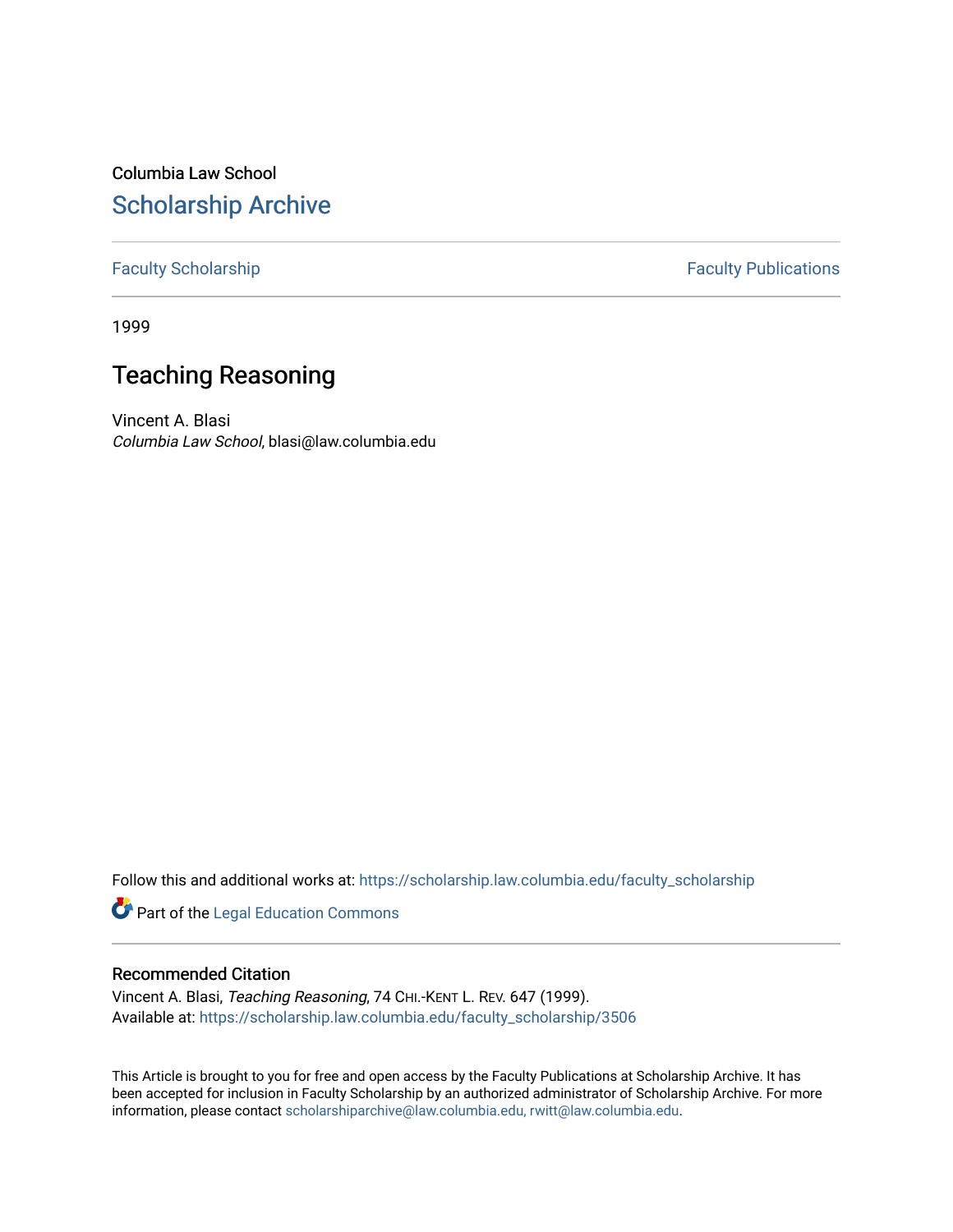### TEACHING REASONING

#### VINCENT BLASI\*

Reasoning skills of a certain sort are taught well in the traditional law school curriculum. No matter how good her previous education, the typical law student surely acquires an improved facility at testing propositions by considering hypothetical applications. Many students learn a lot about linguistic indeterminacy, unintended consequences, the allocation of decision-making responsibility, and how much turns on which questions are asked and how they are framed. It is a rare, indeed obtuse, person who completes a legal education still temperamentally inclined to refute unwelcome ideas when distinguishing them will do.

Where legal education falls short, I think, is with respect to reasoning skills that require patience, attention to detail, selectivity, and a sense of argumentative architecture. Surprisingly, law graduates are not noticeably better than persons trained in other disciplines at constructing or criticizing complex arguments. Even the brightest of fledgling lawyers seldom produces a well formulated appellate brief in her initial efforts. Tenure articles written by young law professors are notorious for their distended proportions, reflecting the determination of the untrained writer to leave none of his thoughts or research findings unreported.' Law schools teach many skills effectively but *sustained* analysis and argumentation are not among them.

If this observation is accurate, some features of the law school experience help to explain the phenomenon. Most teaching is done in classes of fifty or more students, not infrequently as many as one hundred fifty. Such reasoning in the large does not preclude attention to counter-arguments and analytic precision, but it does discourage any kind of patient, extended, step-by-step critique-the larger the audience, the shorter the collective attention span. Apart from class

<sup>\*</sup> Corliss Lamont Professor of Civil Liberties, Columbia Law School and David Lurton Massee, Jr. Professor of Law and Hunton **&** William Research Professor, University **of** Virginia School of Law.

*<sup>1.</sup> See, e.g.,* Vincent Blasi, *Prior Restraints on Demonstrations,* **68** MICH. L. REV. 1481 **(1970).**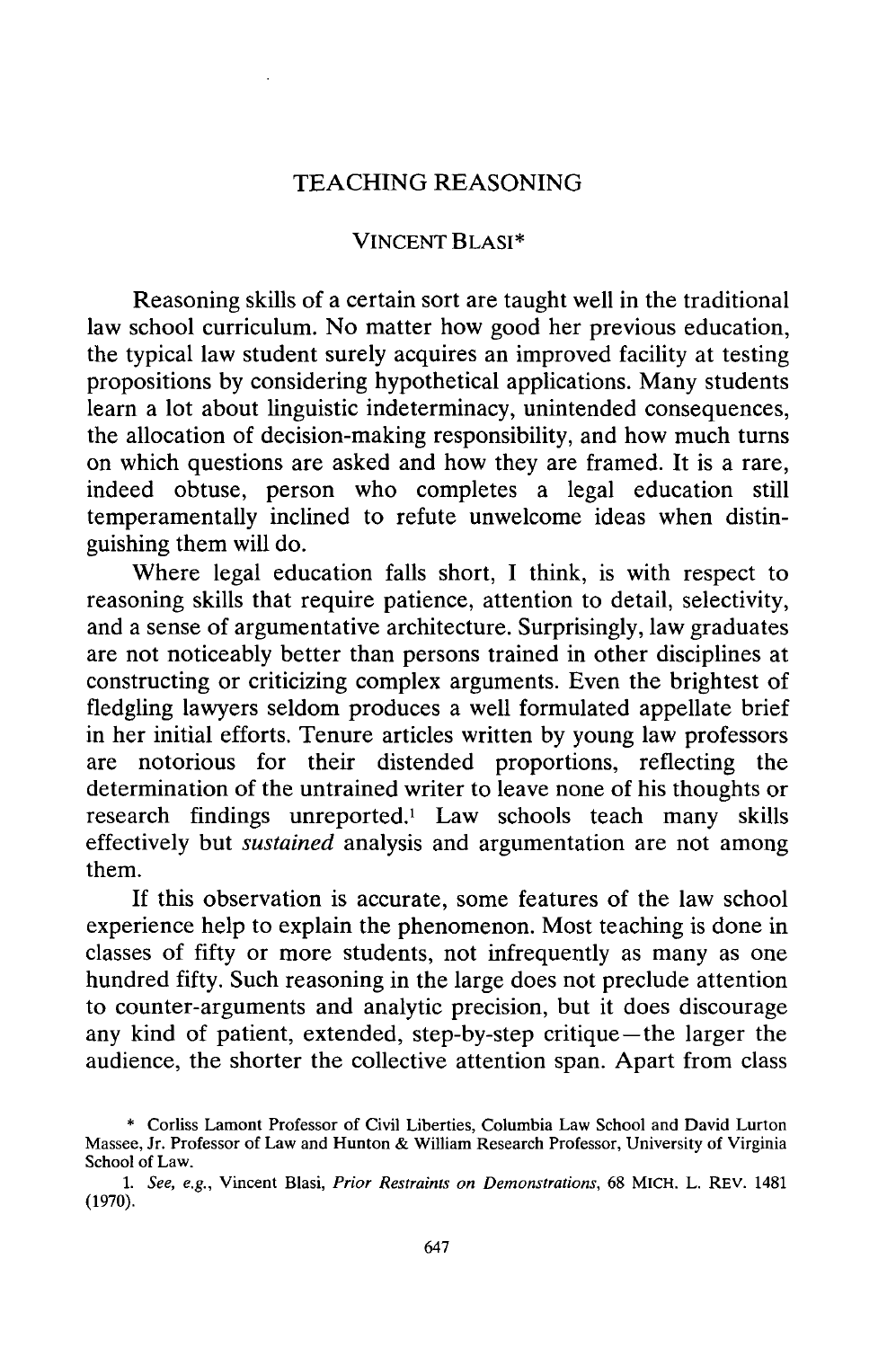size, courses and casebooks typically attempt to cover so many different issues that there is little time to explore implications or develop criticisms beyond the first level. Endemic coverage pressure also causes teaching materials to be edited in a certain way, with almost no opinions reproduced in full and the secondary literature presented only in snippets. The result is that students are rarely asked to track a judge's or commentator's argument from start to finish. And, because the reading of appellate briefs is even rarer than the study of unedited opinions and articles, students hardly ever learn how the masters of that genre construct their arguments. Such ambitious writing as occurs in a legal education is seldom supervised by seasoned scholars who have a craft to impart and demanding intellectual standards to instill. Typically, inexperienced writing instructors and student journal editors provide most of the feedback. The traditional examination system tests the student's ability, under severe time pressure, to spot arguments (not simply issues, as critics often maintain) but not the ability to unpack or evaluate those arguments to any great degree.

Seminars, of course, offer opportunities to engage in close reading and the unhurried processing of arguments. My impression, however, is that most seminars are not designed to serve that purpose. Seminars also present opportunities for in-depth research, as well as the transmission of specialized knowledge in a small group setting. The seminars I took as a student and taught as a young faculty member rarely involved the systematic assessment of arguments that all members of the class had read with care. Instead, the norm was a ton of reading, much of it included largely for informational purposes, and great disparities in student engagement depending on how the day's topic meshed with the individual research projects in progress. No doubt the most conscientious seminar teachers use such research papers to conduct intensive one-on-one instruction in reasoning, sometimes by requiring preliminary drafts that receive detailed critical comments and suggestions for rewriting. That form of teaching is invaluable, but in truth, how many students actually experience it?

Those teachers who believe, as I do, that advanced instruction in reasoning skills constitutes an important part of a good legal education ought to be looking for ways to provide such instruction on a larger scale, and with an effort less heroic than is represented by the model of seminar teaching just described. In recent years, the desire to do so has led me to tinker with my classes quite a bit. This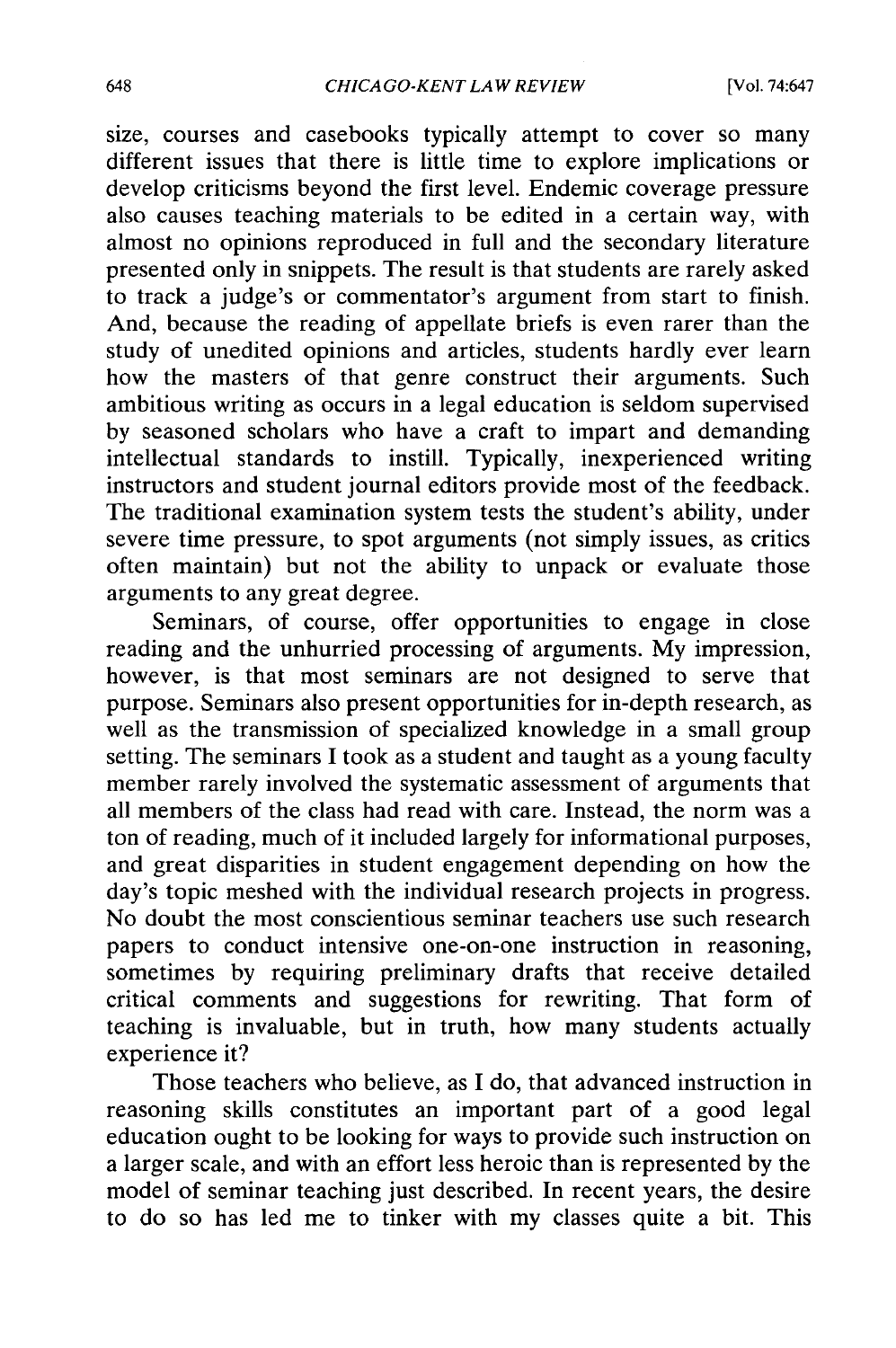symposium seems an appropriate occasion to recount what I have stumbled upon in the pedagogic wilderness.

I teach three types of offerings: a course on contemporary First Amendment doctrine, usually on speech alone, sometimes on religion alone, occasionally on both; a course on the history of ideas relating to religious and political liberty; and a seminar on First Amendment theory. The one teaching technique that I employ in all of these offerings is the requirement that students write a ten-page (3500 word) critique of one substantial argument (judicial opinion, philosophic essay, law review article) from a short list of choices identified at the beginning of the course. I specify exactly what I mean by a critique and enforce the word limit strictly. I make this single paper, designedly neither long nor wide-ranging nor heavily researched but hopefully the product of many weeks of re-reading and focused critical reflection, the major component of each student's grade. In other respects the different courses I teach vary considerably, but they all have in common the centrality of the tenpage critique. In none of my courses do I give an in-class examination based on hypothetical fact situations. No longer do I read bluebooks for a living!

In courses on contemporary doctrine, my principal objective is to induce students to treat the individual case as the basic unit of reference. That may seem elementary but I fear that the coverage and editing trends described above have caused too many students to embrace a "connect-the-dots" approach to the study of doctrine, placing far too much emphasis on "tests" and patterns of results. These phenomena are not unimportant but attention to them must not be allowed to displace or dwarf the inquiry into whether a particular dispute has been resolved in a convincing fashion.

To that end, I avoid using casebooks with extensive notes, no matter how well done. My experience is that students use such notes as a crutch. Deprived of the passive pleasure of amassing more information about the subject under consideration, the diligent student is more likely to engage the reasoning of the featured case. Teaching materials that present unedited or lightly edited versions of the opinions work best in this regard. Especially important is a relatively full treatment of dissents. I have been impressed by how much a well-reasoned dissent contributes to the willingness of students to take apart a majority opinion. When teaching the religior clauses-the most luxurious of my courses in terms of the relative absence of coverage pressures-I use exclusively unedited opinions.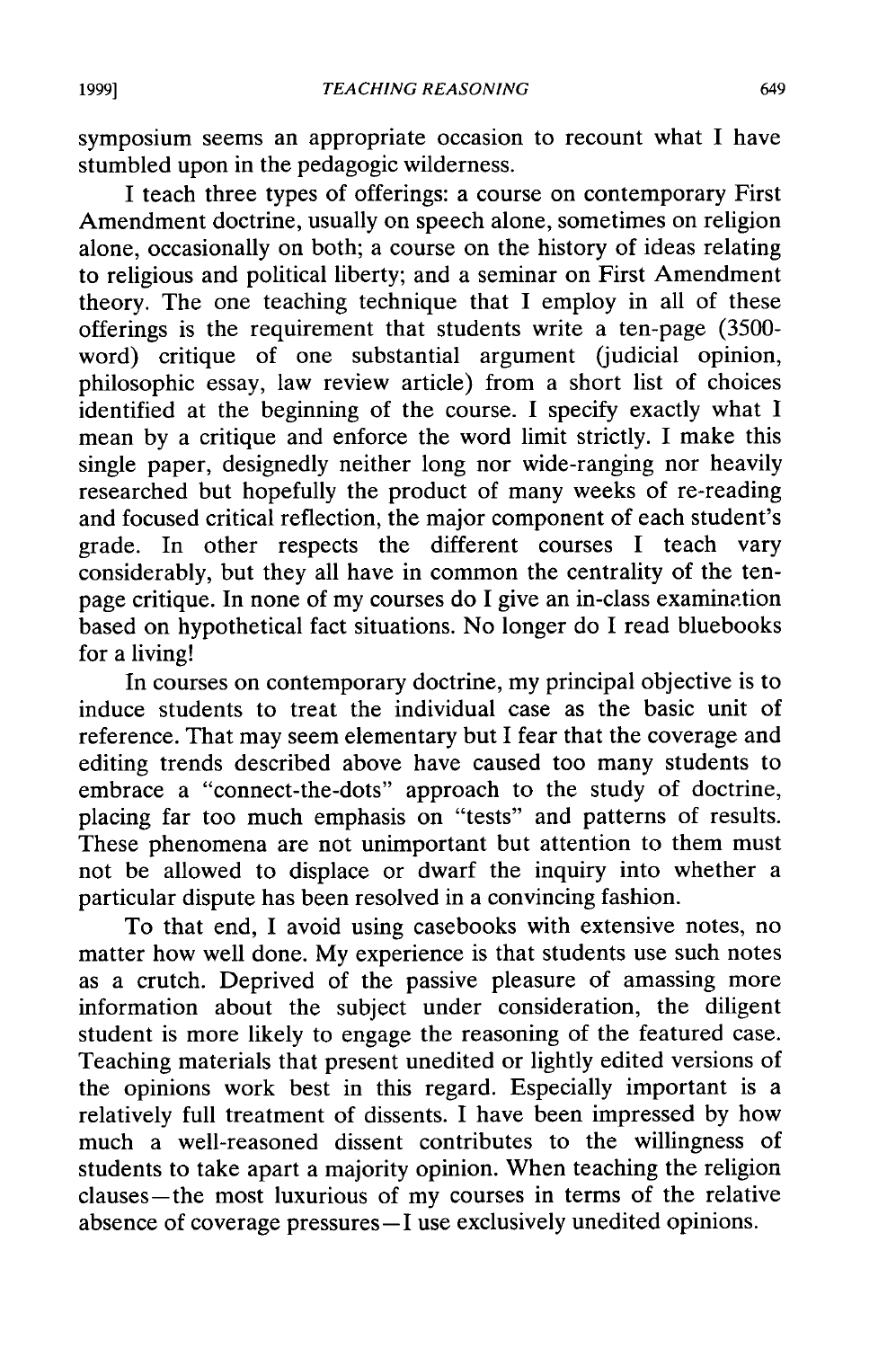Further to encourage a focus on the individual case, I require each student, four times during the semester, to write a short paper (two to three pages) devising a hypothetical case that tests either the validity or the implications of one of the principal judicial opinions to be studied during the week the paper is due. The paper not only describes the testing fact situation but also explains in what ways the challenge of that fact situation puts pressure on the reasoning in the principal case. Often I introduce these student-generated hypothetical cases into the class discussion.

The most important way that I direct attention to the individual case is by requiring, in lieu of a final examination, a ten-page critique of just one opinion, usually a majority opinion but occasionally a dissent. Students select their opinion to critique from a list of about ten that I provide the first day of the course. I urge them to make this selection as early as possible, arbitrarily if necessary, and to engage in a probing re-reading of the opinion, taking detailed notes, at least once a week throughout the semester. I preach how much they will gain from their seventh re-reading over what they understood on their sixth. Persons working on the same case are encouraged to seek out each other to exchange ideas, though collaboration at the writing stage is prohibited. To excel in an exercise of this sort, in which everyone has the time and incentive to do careful and cogent work, students realize that they will have to push themselves to do their absolute best in terms of both rigor and creativity. Or so I tell them more often than they want to hear. (Shameless nagging is underrated as a teaching technique, I have come to believe.) I stress to students the importance of fine tuning their arguments and not overreaching. No reasoning skill do I emphasize so much as that of identifying, imaginatively not grudgingly, the strongest points that might be made against one's thesis and responding forthrightly to those objections.

To ensure that this absorption in one case does not lead enterprising students to ignore the rest of the course, I give a multiple choice examination that is designedly easy for those who have done the work; ordinarily, half the class gets all forty questions correct. This exercise also employs the individual case as the unit of reference. The questions are about who won a particular dispute and on what rationale, not which general test governs an area.

The course I teach on the history of ideas relating to free speech and religious liberty uses very different readings but many of the same procedures. Each week of the course is devoted to the study of one classic writing in the tradition beginning with Milton's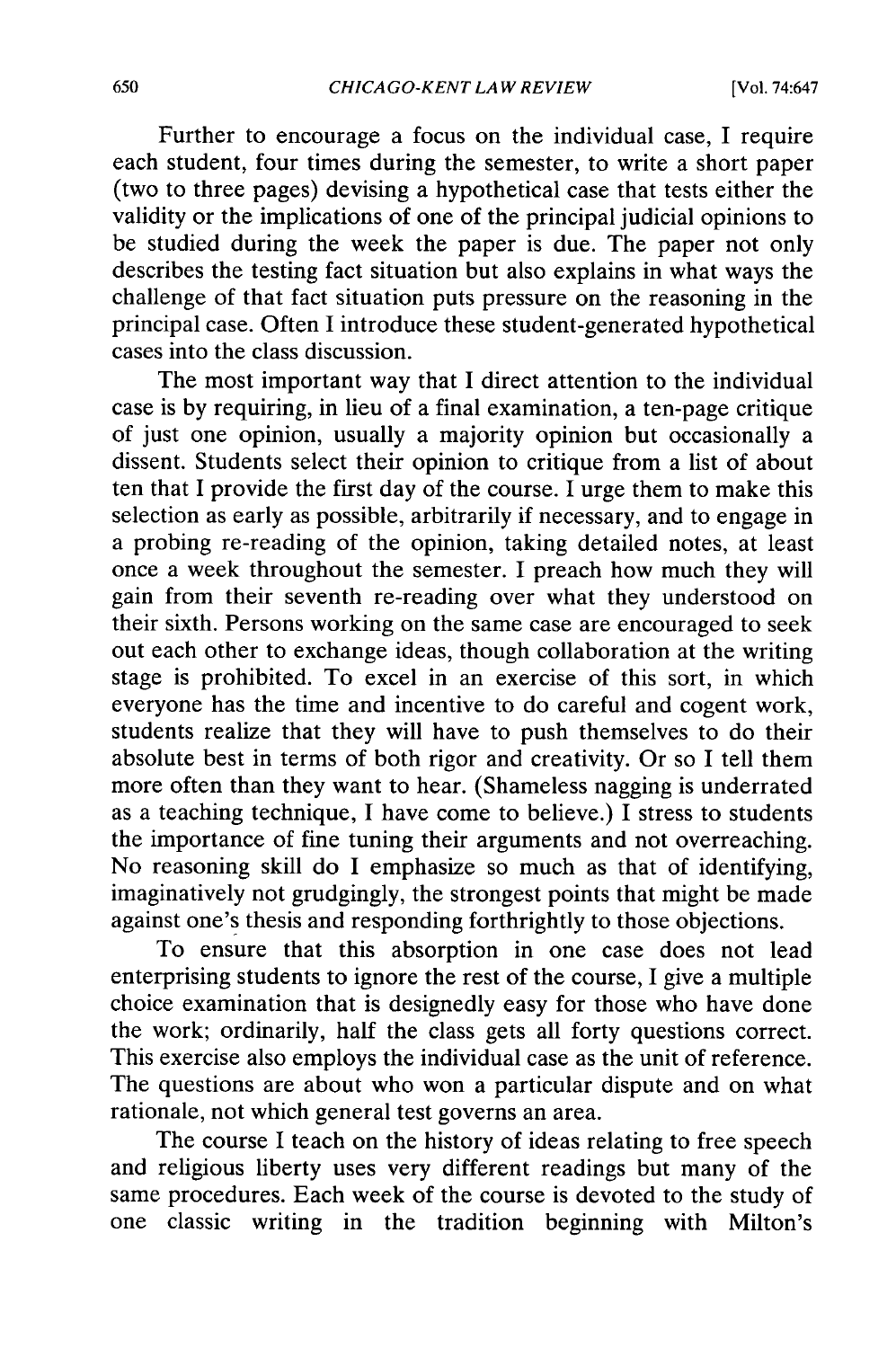*Areopagitica2* through the essays of Locke,3 Madison (a week each on his *Memorial and Remonstrance4* on religion and his *Virginia Reports* on free speech), and Mill,<sup>6</sup> then the breakthrough free speech opinions of Hand,<sup>7</sup> Holmes,<sup>8</sup> and Brandeis,<sup>9</sup> and finally Alexander Meiklejohn's essay on self-government<sup>10</sup> and the Supreme Court's opinion in *New York Times v. Sullivan.1* I emphasize the need to appreciate these writings in historical context, so the class materials include biographical sketches and quite a bit of background information concerning the political and intellectual struggles within which each author wrote. Nevertheless, the focus of class discussion and student inquiry remains on the detailed argumentation of each essay or judicial opinion.

As with the courses on doctrine, I employ short papers to foster critical engagement. Four times during the semester each student is required to write a two-to-three-page answer to one of about ten specific questions that appear in the course materials after each principal essay or judicial opinion. The questions address the most fundamental and problematic dimensions of the principal work. Class discussion tends to focus on these questions. Frequently I solicit the class's reaction to ideas contained in the written answers I have received.

The ten-page critique plays the same role as in the courses on doctrine, with one alteration. I include in the class materials after each principal essay or opinion one of the best critiques of that work that I have received in the past. These high-quality student critiques add much to the course. They provide a valuable focus for class discussion. They also give students numerous, tangible examples of what makes for excellence in the very endeavor they are undertaking.

<sup>2.</sup> JOHN MILTON, AREOPAGITICA (Edward Arber ed., A. Saifer 1972) (1644).

*<sup>3.</sup> See* JOHN LOCKE, A LETTER CONCERNING TOLERATION (1689), *reprinted in* JOHN LOCKE: A LETTER CONCERNING TOLERATION IN FOCUS 12 (John Horton & Susan Mendus eds., 1991).

<sup>4.</sup> **JAMES** MADISON, FREEDOM OF CONSCIENCE: A MEMORIAL AND REMONSTRANCE (1785), *reprinted in THE* MIND OF **THE** FOUNDER *5* (Marvin Meyers ed., Bobbs-Merrill 1973).

<sup>5.</sup> JAMES MADISON, REPUBLICAN MANIFESTO: THE VIRGINIA REPORT (1799-1800), *reprinted in* THE MIND OF THE FOUNDER, *supra* note 4, at 229.

*<sup>6.</sup> See* JOHN STUART MILL, ON LIBERTY (Elizabeth Rapaport ed., Hackett Pub. Co. 1978) (1859).

*<sup>7.</sup> See* Masses Publ'g Co. v. Patten, 244 F. 535 (S.D.N.Y. 1917).

*<sup>8.</sup> See* Abrams v. United States, **250** U.S. 616, **630** (1919) (Holmes, J., dissenting).

<sup>9.</sup> *See* Whitney v. California, 274 U.S. 357, 372 (1927) (Brandeis, J., concurring).

**<sup>10.</sup>** ALEXANDER MEIKLEJOHN, POLITICAL FREEDOM (1948).

<sup>11. 376</sup> U.S. 254 (1964).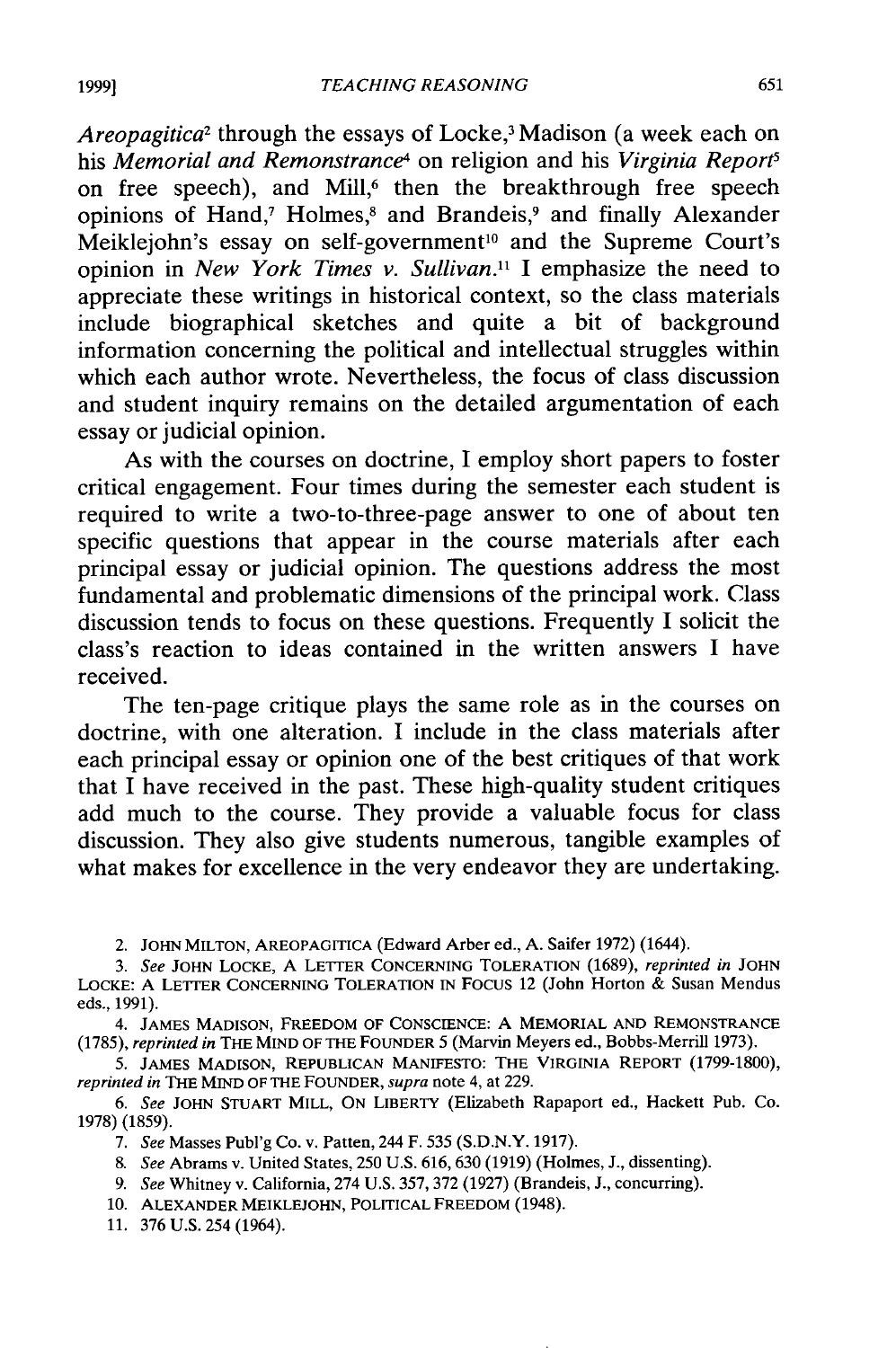They set a high standard that challenges students to do their best. Sometimes a student will use the critique in the class materials as a foil for his own critique. Perhaps most important, these critiques prove to students that they have as much to learn from their peers as from their professor.

Again, I employ a relatively easy multiple choice examination to ensure that the intensive writing experience does not cause students to ignore the full range of the course.

Only during the last seven years have I built my large courses around the ten-page critique. My experience is far more extensive regarding seminar teaching. For about twenty years I have devoted each seminar session to a thorough examination of just one law review article. One student is required each week to produce a tenpage critique, identifying as precisely as possible what aspects of the article she finds less than fully convincing. This critique is due ten days before the session at which the article is discussed so that the rest of the seminar can read the critique in conjunction with their reading of the article. Another student is given the assignment of defending the article during the seminar discussion against both the critique and any other objections that might surface. This "author's advocate" produces no writing but is required to stay in role and ordinarily is taxed to the intellectual hilt. When the article under scrutiny is by a local author, I encourage the author's advocate to collaborate with the actual author to figure out how to answer the critique.

The first time I taught a seminar using this format I was truly surprised by the intensity, quality, and spontaneity of student participation. After a few weeks of breaking the ice, members of the seminar began talking directly to each other about complicated ideas. Every year since, I have watched much the same scenario unfold. Surely part since, a natural material in the playing feature. But the major cause of student engagement, I surmise, is the narrow focus of the discussion. All of us are inhibited from jumping into substantive discussions by guilt regarding what we have not read or cannot remember. Students feel liberated and capable when all they must do is come to class with a good command of one medium-length articleseldom do I assign works longer than fifty pages, and members of the seminar pledge to read each article at least twice-and the discussion is designed to stay within the four corners of the author's argument. Some years I say nothing at all in the last weeks; I just listen and learn.